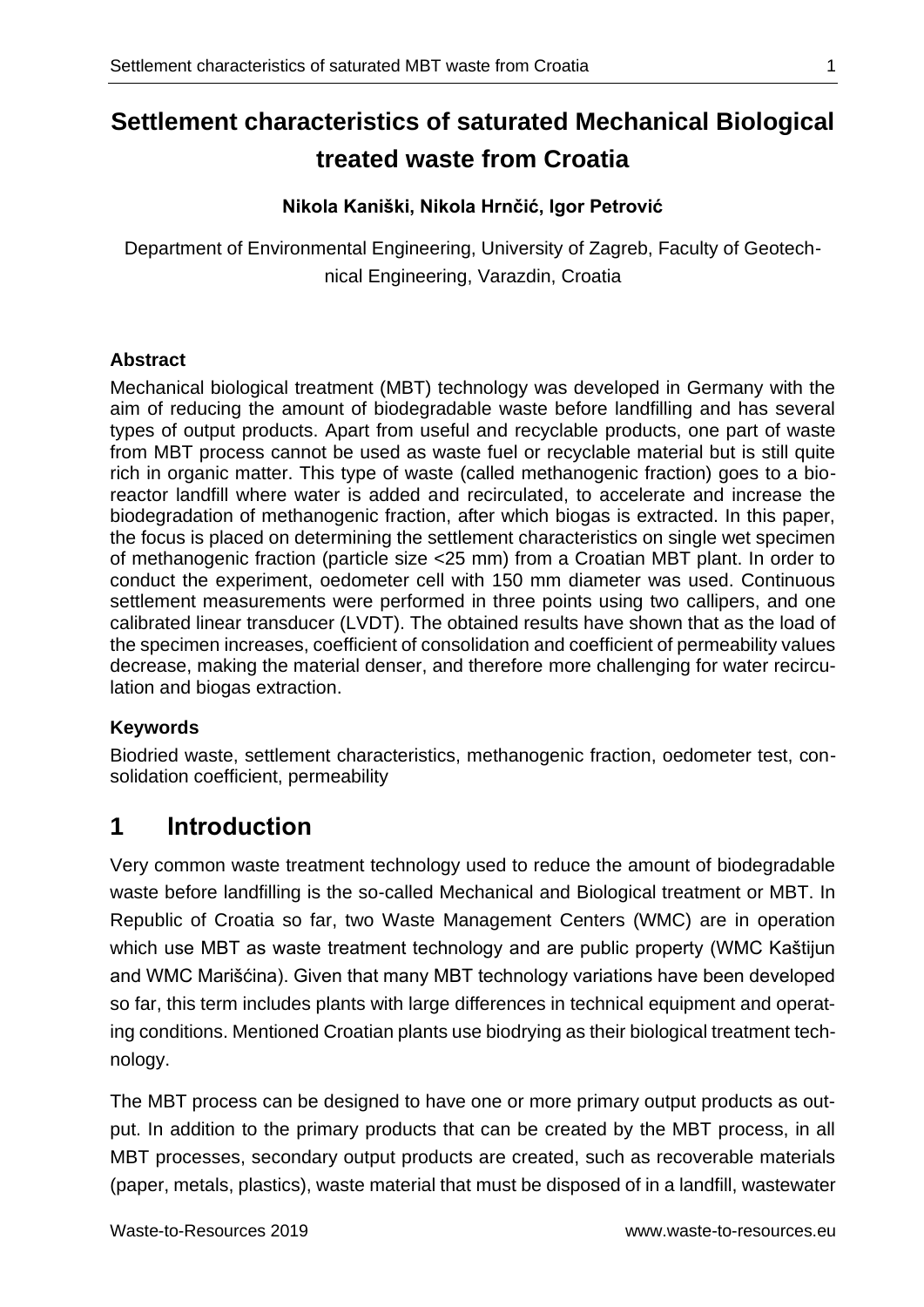and air emissions. (WASTE MANAGEMENT PLAN OF THE REPUBLIC OF CROATIA FOR THE PE-RIOD 2007-2015, NN 85/2007) Waste material that must be disposed of in a landfill is still quite rich in organic matter and is called methanogenic fraction. This type of waste can go to a Bioreactor Landfill (BL) where after the material is installed and landfill body is closed, water is added and recirculated to accelerate or increase the biodegradation of waste material after which biogas is extracted. In contrast to conventional dry landfills, BL experience faster settlements due to increased waste decomposition rate and increased pressure due to higher specific weights. Therefore, determination of settlement characteristics is very important to a quality design process (PETROVIC, 2016). Although many of the researchers studied MBT waste (VELKUSHANOVA, 2011; CARRUBBA AND COSSU, 2003; BAUER ET AL., 2007; KUEHLE-WEIDEMEIER ET AL., 2000; BIDLINGMAIER ET AL., 1999; DU-ELLMANN, 2002; BAUER ET AL., 2006; HEISS-ZIEGLER AND FEHRER, 2003; SIDDIQUI ET AL., 2012; BORTOLUZZI, 2014), all the studies involved biostabilised and not biodryed waste material.

In this paper, authors presented results of single wet specimen of methanogenic fraction (particle size <25 mm) from WMC Marišćina, located in Croatia. The results are presented as basic geotechnical parameters of studied waste material (composition, specific gravity, particle size distribution, organic matter content) and as consolidation and hydraulic parameters (coefficient of consolidation and permeability) determined with a specially designed oedometer device. Furthermore, the obtained results related to the permeability coefficient were compared to the permeability coefficient for various wastes presented in PETROVIC, 2016.

# **2 Components of the Oedometer device**

For purpose of this research, an oedometer device with 150 mm internal diameter and an 80 mm maximum height was used. The device consists of a rigid cell, rigid top plate, top plate sliding rail, Archimedes pulley, a rigid flat board with a hole in the middle, and displacement transducer together with two digital callipers. Figure 1 shows the oedometer assembly and measuring system installed on a platform with hoist originally developed for a Large Oedometer device (PETROVIC ET AL., 2014).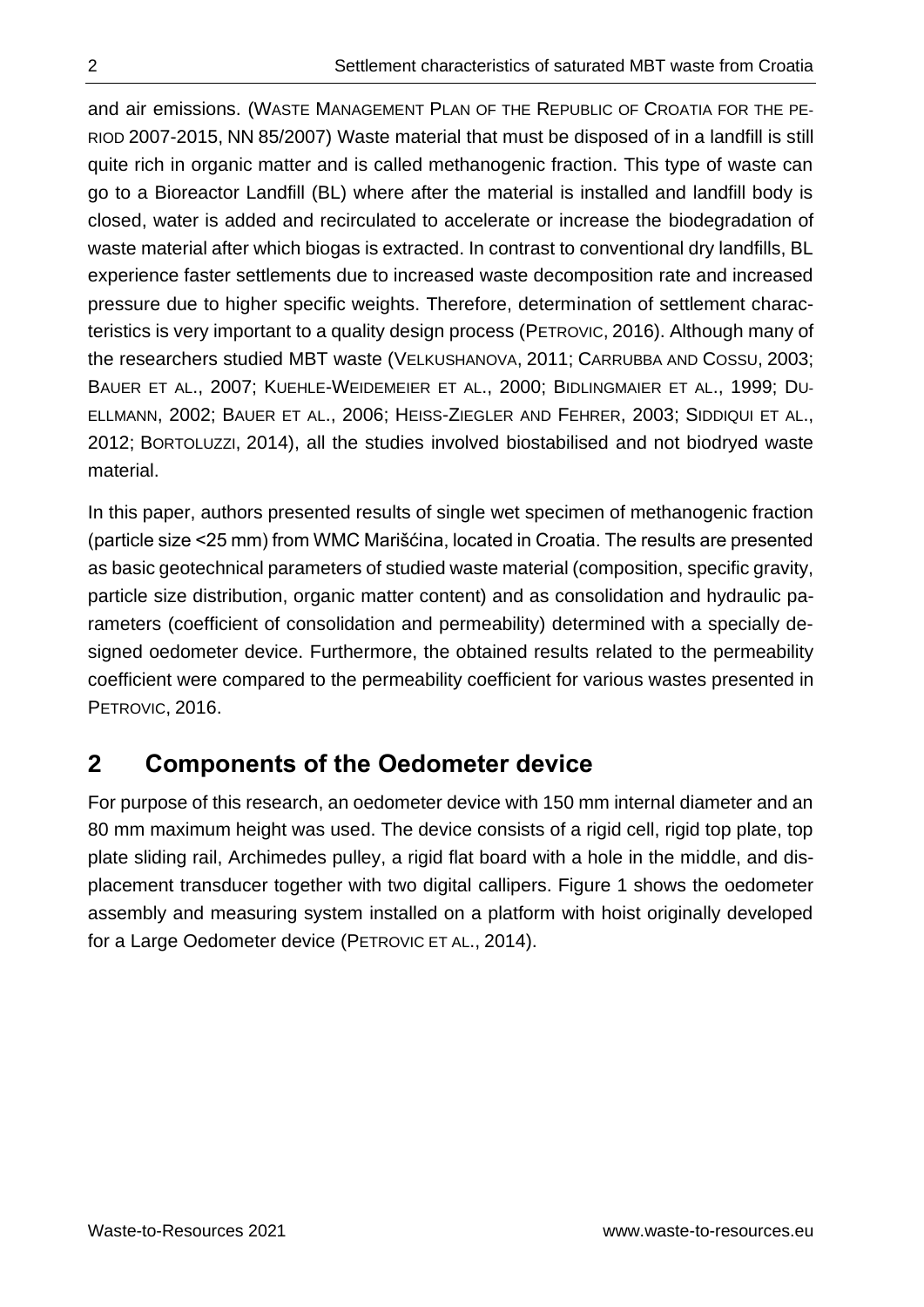

*Figure 1 Oedometer assembly with and without weights*

The applied dead load is a square metal plate, with a 50 mm diameter hole in the middle. The hole serves as a guide, so that round metal rod attached to the top plate can be placed precisely in the center of mass. The total applied load are 10 metal plates, each 20 kg  $(\pm 0.2{\text -}0.3 \text{ kg})$  in weight producing total sitting pressure of 119.5 kPa on waste specimen. The load is applied to the specimen with help of a rope, power tape, crane, and an Archimedes pulley.

The oedometer cell consists of upper ring connected with three steel bolts in horizontal direction to the specimen ring. A sliding rail (top plate) passes through the upper ring and goes all the way to the sample. Initial sitting pressure of the top plate is 5.39 kPa. Top plate has a threaded hole on the top, so that a round, four-piece metal rod can be screwed into it. Platform has a drainage channel which provides a clear drainage path for the excess pore water. On top of the specimen, below the top plate, a geomembrane is placed, to prevent any excess porewater to seep out of the cell through the top. To prevent clogging of the drainage holes a geotextile is placed at the bottom of the cell. To reduce friction between the top plate and the specimen ring, top plate was sprinkled with talc powder before installing the specimen (RUDENKO AND BANDYOPA, 2013).

On top of the top plate, a rigid wooden plate was installed, with a hole in the middle so that a metal rod can be attached through it. As can be seen from Figure 1, on the right side of the specimen, Vishay 155 L calibrated displacement transducer (LVDT) was used for measuring the settlements. The data logger used, recorded every 10 seconds the change of the height of the specimen under dead load. On the left side of the specimen, two callipers with a maximum measurement capacity of 150 mm were used. Each was placed on one edge of the rigid wooden plate so that three measurement points (2 callipers and a LVDT formed a triangle) provide differential settlement measurements. Callipers were both connected to a computer with an Arduino system where the change in settlement was logged every second.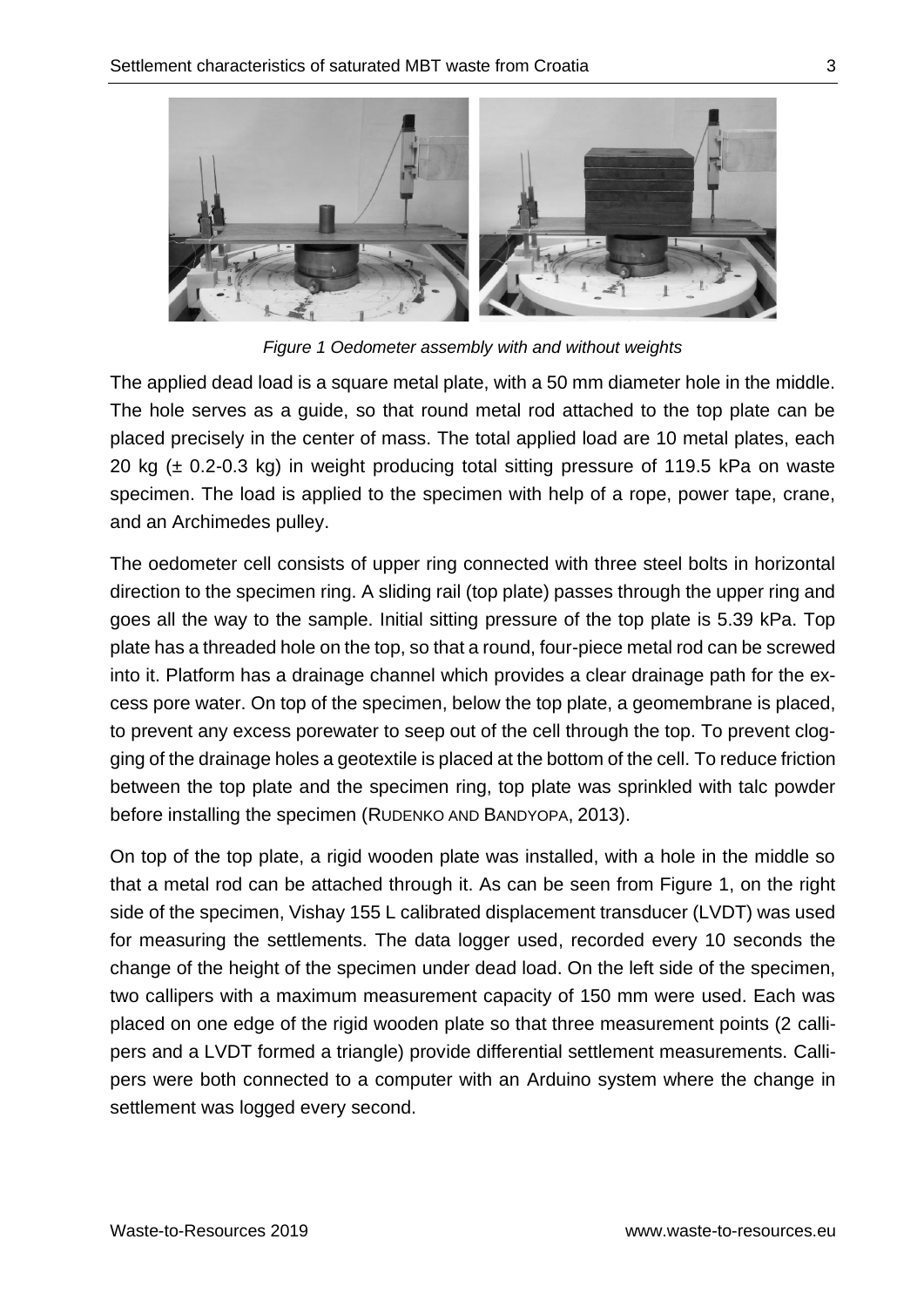# **3 Arduino working principle**

Arduino is an easily programmed open-source microcontroller. It was designed and brought to public in 2005 to interact with environment using sensors and actuators. (LEO, 2016) In order to program the code (known as a sketch) for this research a board was used. Arduino board consists of a hardware and a software. The hardware designs are available online for free from official website [https://www.arduino.cc/.](https://www.arduino.cc/) For Arduino hardware to work properly a series of components must be used such as: microcontroller, external power supply, USB plug, internal programmer, reset button, analog pins, digital input/output pins, power and GND (ground) pins. A software is used to develop a program code (sketch). Commonly used Arduino software is Arduino IDE. The IDE contains following parts:

- text editor,
- message area,
- text,
- console toolbar. (LEO, 2016)

In this work, two Arduino Uno boards were used to read the data from digital callipers (Figure 2). The digital callipers have a digital output connector located under a small plastic cover which is used to connect Arduino Uno board and the readings on the callipers (Figure 3) with an USB cable. New development code can be uploaded to the board very easy and fast via a USB cable and if necessary, the code can be changed and uploaded again in very short time. The code used for the purpose of this work was compiled by THALHEIMER, M. and downloaded from his web page (see the reference list).



*Figure 2 Two callipers connected with Arduino Uno* 

The output which appears on the serial monitor on personal computer is exactly the same as can be read on the callipers LCD. YAT was used as a serial terminal to write the measured values from callipers to a file on a personal computer (Available at: [https://sourceforge.net/projects/y-a-terminal/\)](https://sourceforge.net/projects/y-a-terminal/). After end of the experiment, the values recorded every second throughout the test were averaged for every ten seconds in order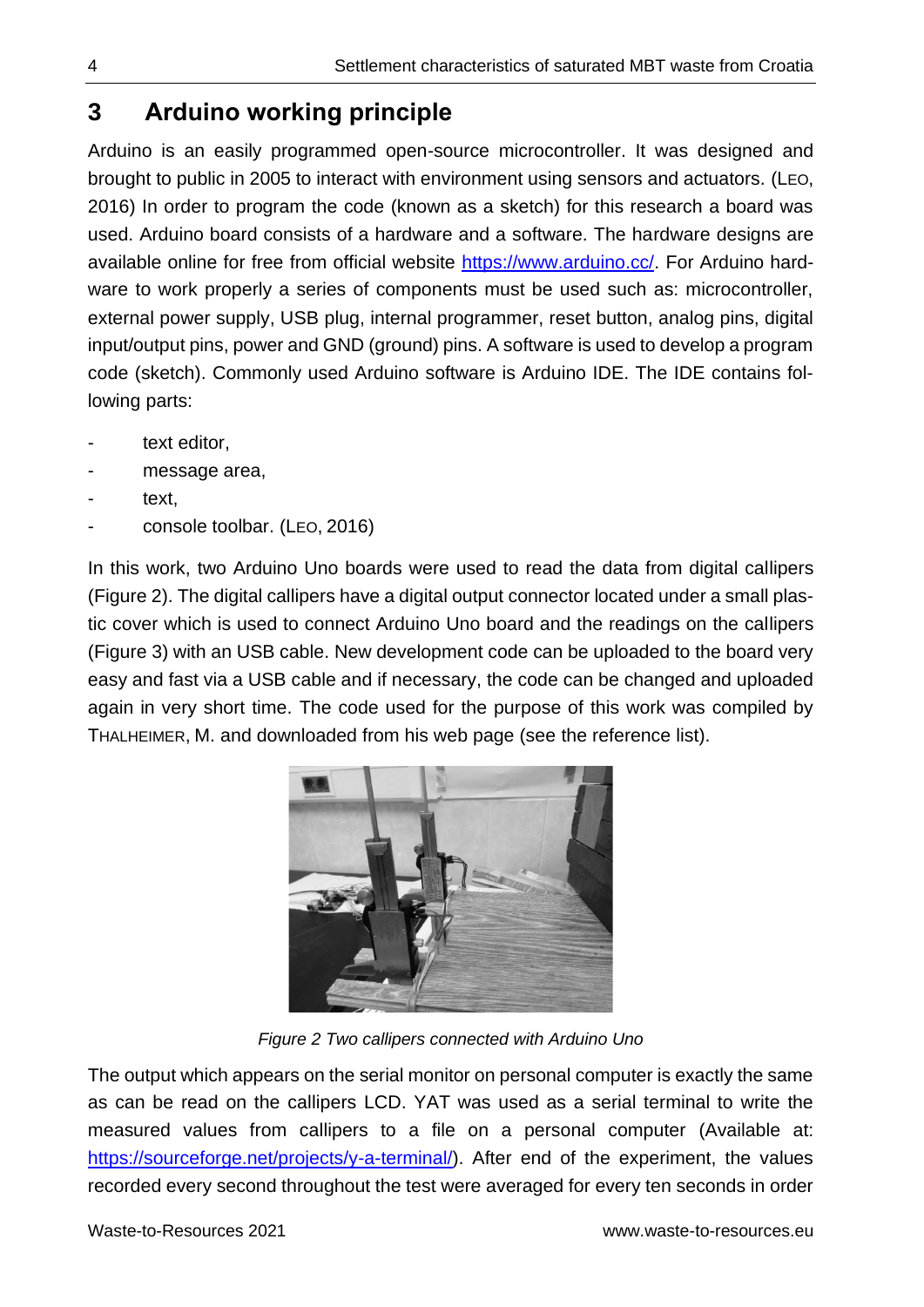to compare the recorded data to the results obtained with Vishay 155 L displacement transducer.



*Figure 3 Digital calliper and output connectors*

## **4 Tested material**

In WMC Marišćina, mixed municipal solid waste is collected from households and brought with garbage trucks to a receiving pit. The waste material is first subjected to mechanical treatment with crushing into a fraction <200 mm, and then sent with the conveyors for further processing. Fraction >200 mm is sent back to crushing step. After first mechanical treatment step, the waste is sent to concrete chambers where the moisture content in the material is minimized by forced aeration for seven to ten days. To obtain as much recovery material as possible, the dried material is sieved again and subjected to various mechanical refining procedures to get as much separated recyclable material (plastics, metals, non-ferrous metals). In this stage of processing, the so-called methanogenic fraction is separated, which is not suitable for waste fuel, with a maximum particle size of about 25 mm. This type of material is disposed of in its dry state, in a BL located within the WMC Marišćina, from which biogas should be produced after BL closure and recirculation of the leachate. For this reason, it is very important to study how the installed waste material will react after the water is introduced in the BL body.

## **4.1 Testing procedure**

In this paper, the settlement characteristics (coefficient of consolidation and permeability) on single wet specimen of methanogenic fraction were obtained. For that purpose, oedometer cell with 150 mm diameter was used, with dead load being ten metal plates with total of 119.5 kPa pressure. To prevent tilting of the top plate, a sliding rail was used, and the remained tilting was measured with three displacement transducers positioned in a triangular shape. Continuous settlement measurements were performed in three points using two callipers with 0.01 mm resolution and 150 mm maximum travel distance and one calibrated Vishay 115 L linear transducer with maximum travel distance of 100 mm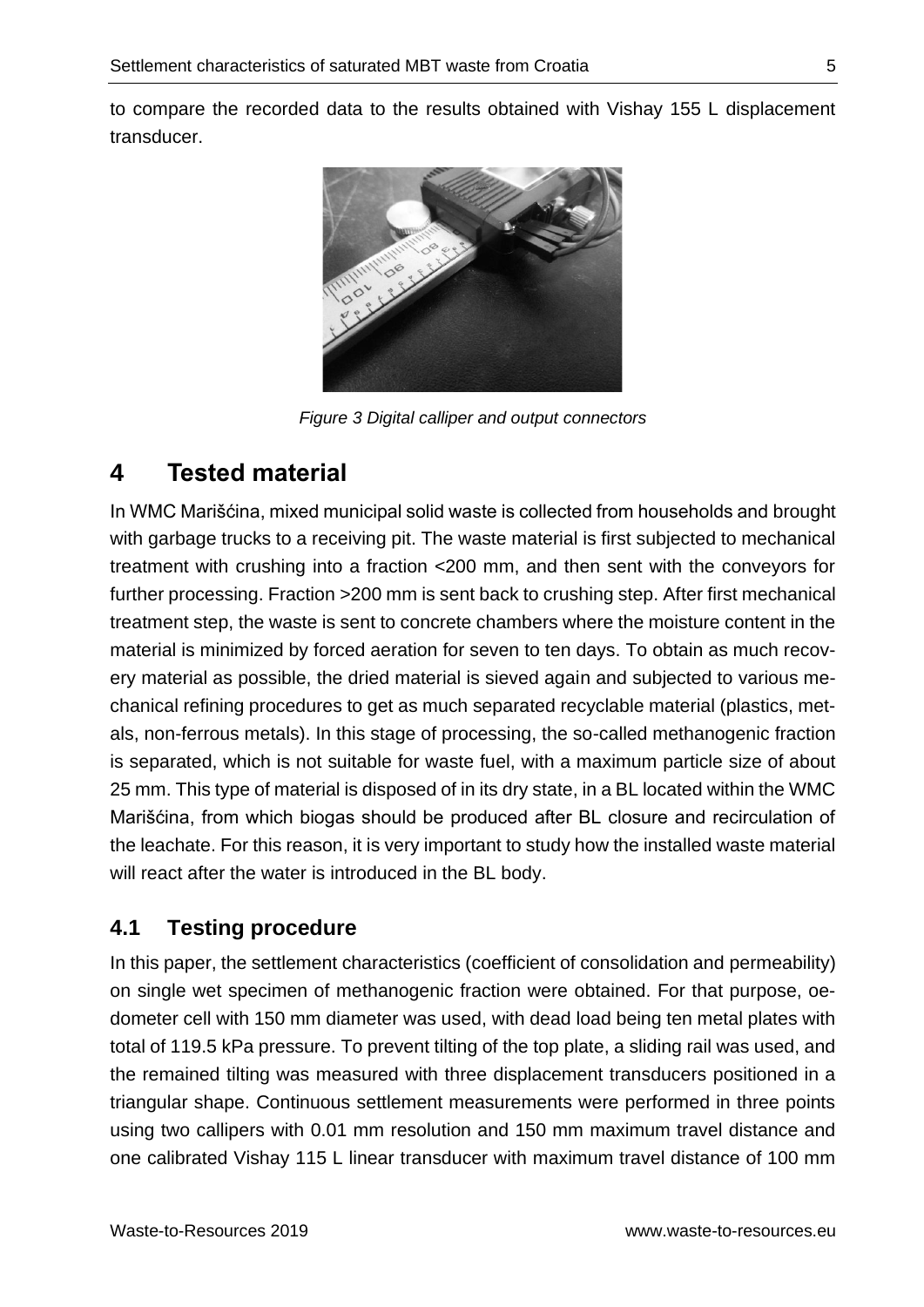and 0.1 mm resolution. The aim of this test was to examine the compressibility of methanogenic fraction in wet conditions.

The specimen of dry methanogenic fraction was installed into an oedometer cell in three layers. Installed dry specimen density was 380 kg/ $m<sup>3</sup>$  because that kind of density was reported by the WMC Marišćina operators. At the bottom of the oedometer cell, a geotextile was placed to prevent clogging of the bottom drainage path. The specimen was installed 1 cm lower than maximum height of the oedometer cell. Geomembrane was placed on top to prevent fines of the installed material to enter the gap between the container and the top plate and to prevent the moisture to seep out of the container. A total of 0.4224 kg specimen mass was installed in 63 mm height in its dry state. Each layer was compressed with a 2 kg weight by hand. After the specimen was installed, a solution of deaerated water and acetic and propionic acid was introduced into the specimen from bottom of the cell. Solution of acids prevented biodegradation of installed waste material (SIDDIQUI ET AL., 2012). A total of 535 973.451 mm<sup>3</sup> solution was added with GDS Enterprise Level Pressure Volume Controller slowly enough to prevent any disturbances of the initial height of the installed specimen (63 mm). No loads were on top of the specimen during saturation procedure. Initial bulk density after saturation procedure was 0.859 g/cm<sup>3</sup>. Initial parameters of installed specimen are presented in Table 1.

| <b>Condition</b> | Ω<br>(g/cm <sup>3</sup> ) | W(%)<br>(WM*) | $\rho_d$ (g/cm <sup>3</sup> )<br>$(DM^*)$ | $\rho_{\rm s}$ (g/cm <sup>3</sup> )<br>(DM) | $\mathbf{e}_o$ | $S_r$ (%) |
|------------------|---------------------------|---------------|-------------------------------------------|---------------------------------------------|----------------|-----------|
| Wet              | 0.859                     | 55.93         | 0.380                                     | 1.894                                       | 3.984          | 60.32     |

*Table 1 Initial parameters of installed methanogenic fraction*

\*DM-dry matter; \*\*WM-wet matter

 $\rho$  denotes bulk density, *w* moisture content,  $\rho_d$  dry density,  $\rho_s$  average solid particle density, *e<sup>0</sup>* void ratio in dry state of the specimen, and *S<sup>r</sup>* degree of saturation.

Initial sitting pressure as a first step in consolidation procedure was obtained with use of the top plate which produced 5.39 kPa of pressure to the specimen. Immediate settlement was recorded by hand after the top plate was placed on top of the specimen with use of calliper. After the immediate settlement was recorded, rigid plate was placed on top of the top plate together with first metal rod and the sample was submitted to additional load of 11.78 kPa. Total cumulative sitting pressure on the specimen is as follows: 5.39, 17.17, 28.38, 51.32, 74.2, 96.68 and 119.5 kPa, respectively. Each loading step except top plate lasted for about 24 hours before next step was applied.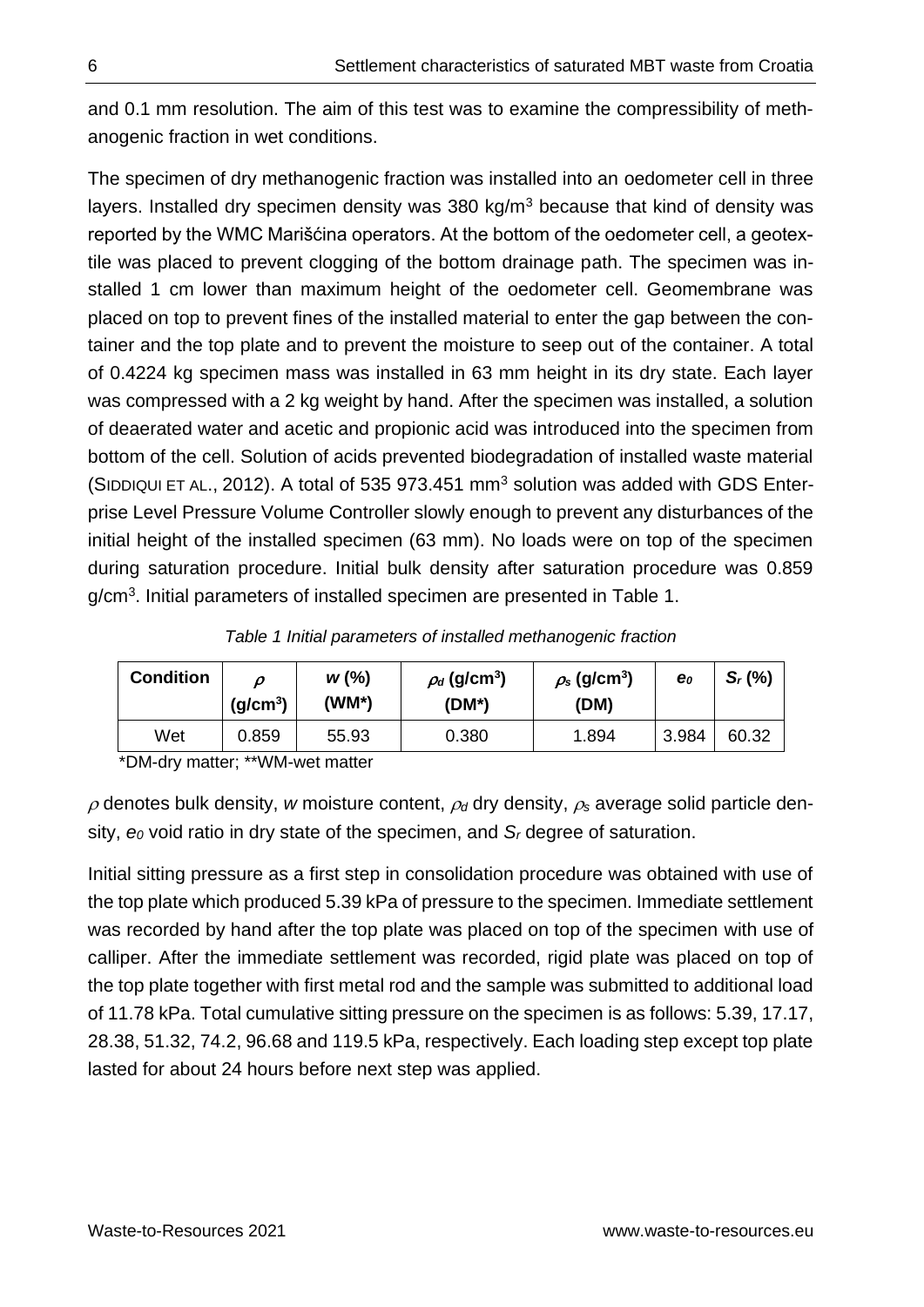# **5 Experimental results and discussions**

After the waste samples were delivered to the Faculty of Geotechnical Engineering (University of Zagreb), Laboratory for Environmental Engineering, a series of tests were performed. Table 2 shows individual constituent components of methanogenic fraction which were manually separated and weighed to determine the average composition of studied waste material.

| <b>Component</b>   | Mass percentage [%] |  |  |  |
|--------------------|---------------------|--|--|--|
|                    | Marišćina           |  |  |  |
| <b>Plastics</b>    | 6.43                |  |  |  |
| Textile            | 0.22                |  |  |  |
| Glass              | 10.62               |  |  |  |
| Metal              | 0.94                |  |  |  |
| Paper/Cardboard    | 4.71                |  |  |  |
| Wood               | 1.18                |  |  |  |
| Bones/Skin         | 0.20                |  |  |  |
| Stones             | 2.76                |  |  |  |
| Ceramics           | 0.46                |  |  |  |
| Rubber             | 0.13                |  |  |  |
| Kitchen waste      | 2.15                |  |  |  |
| Unidentified >2 mm | 42.48               |  |  |  |
| Unidentified <2 mm | 27.72               |  |  |  |
| Total              | 100                 |  |  |  |
|                    |                     |  |  |  |

*Table 2 Average composition of biodried waste components*

Figure 4 shows averaged particle size distribution curve for studied methanogenic fraction. Averaged distribution curve was obtained on a series of 25 sieved samples on a series of sieves as follows: 31.5, 16, 8, 4, 2, 1 and 0.5 mm.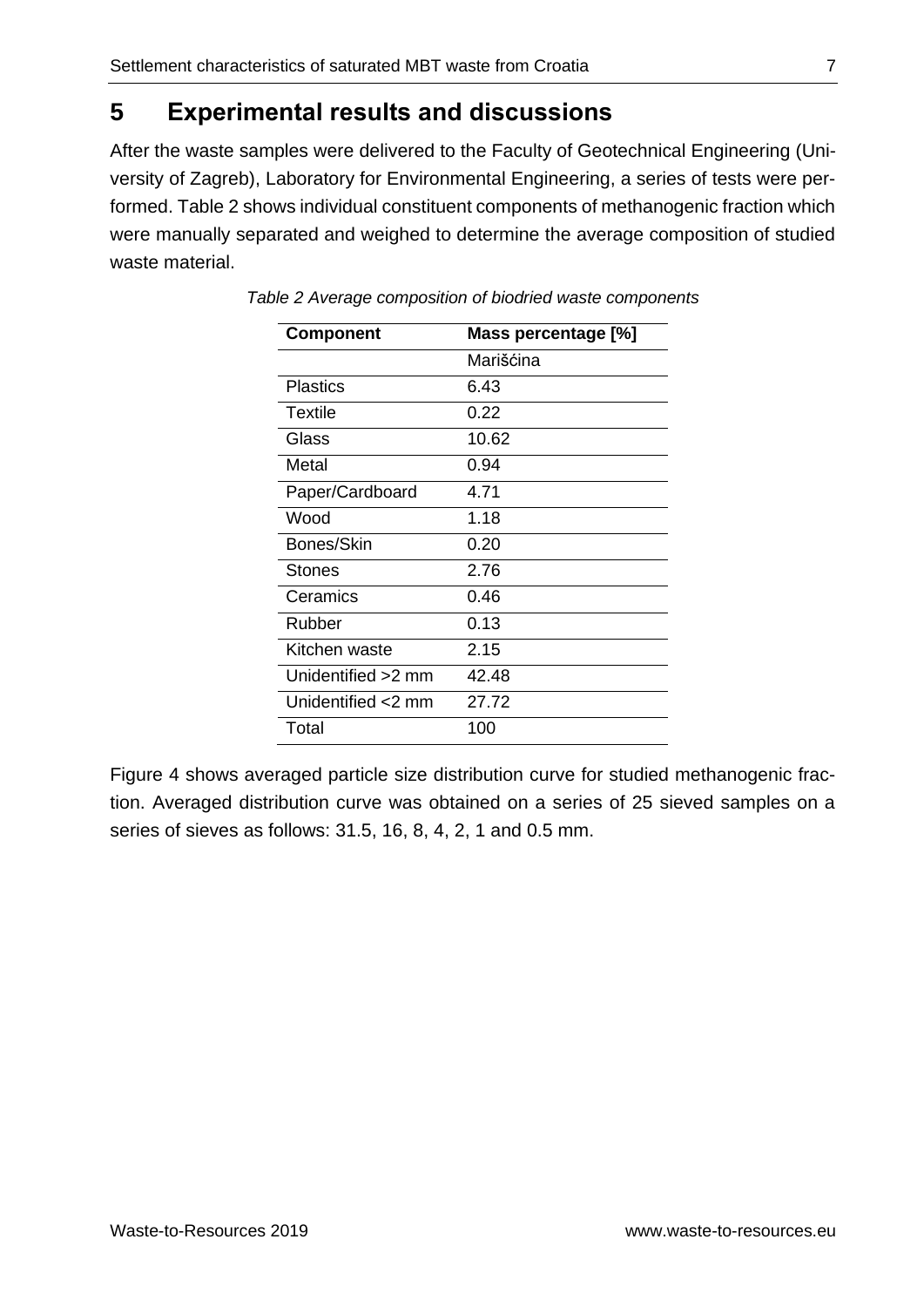

*Figure 4 Averaged particle size distribution curve for studied biodried material*

Organic matter content was obtained with a 50 g representative sample. The sample was subjected to a muffle furnace at 440 °C until no further changes in mass were observed. With respect to the mass before and after ignition, calculated organic matter content of studied methanogenic fraction was 51.6%.

The solid particle density of waste sample was determined with gas pycnometer method. The results vary from 1.69 g/cm<sup>3</sup> to 2.19 g/cm<sup>3</sup>. On series of 23 samples, the average solid particle density of methanogenic fraction was 1.88  $q/cm<sup>3</sup>$  with standard deviation of  $\pm 0.13$  g/cm<sup>3</sup>. The wide range of solid particle density can be attributed to the heterogeneity of the material.

## **5.1 Settlement curve**

Time settlement curve is presented in Figure 5. Immediate settlement caused by pressure of top plate was measured by hand and it was 10.85 mm. Immediate settlement value is not included in Figure 5. According to settlement measurements obtained with LVDT and two callipers, maximum difference between LVDT measurement and calculated settlement value in the center of specimen gave maximum difference of 0.27 mm. Hence, the differential settlements can be disregarded.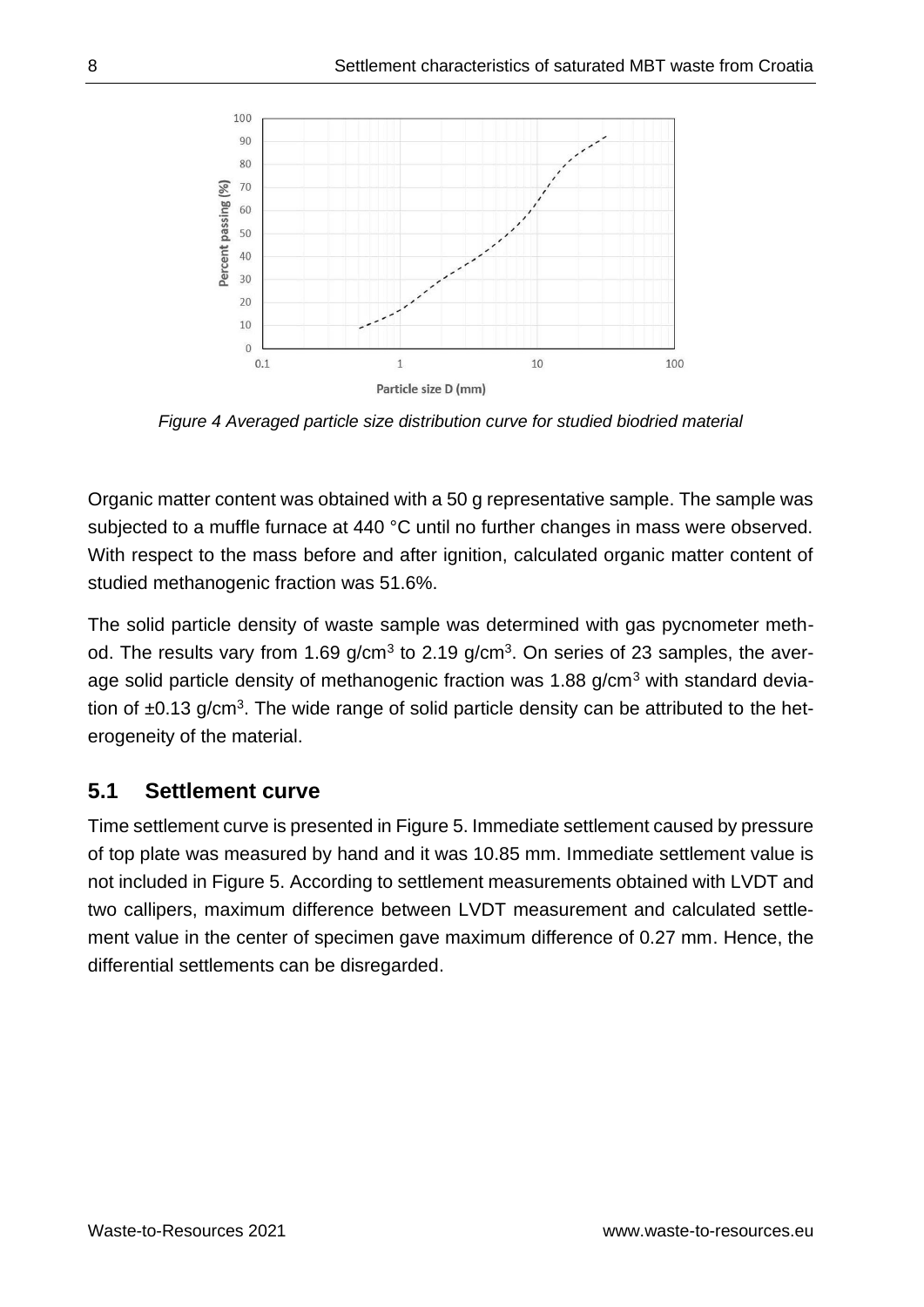

*Figure 5 Time-settlement curve for wet specimen of methanogenic fraction from WMC Marišćina*

In order to determine consolidation coefficient, Taylor method was used, which has been confirmed as a valid method for determination of *c<sup>v</sup>* of saturated MBT waste material by SIDDIQUI ET AL., 2013, (Equation 1).

$$
C_V = \frac{0.848 * d^2}{t_{90}}\tag{1}
$$

where *d* is drainage path in mm, and *t<sup>90</sup>* is the time in seconds required to achieve 90% of the primary consolidation. Plotting settlement (mm) against  $\sqrt{t}$  (min) obtained consolidation coefficient for every increment is presented in Table 3.

From the theory of one-dimensional consolidation, it follows that from results of the oedometer experiment, it is possible to calculate the coefficient of permeability of the testing specimen using following expression (2):

$$
k = \frac{\gamma_w * c_v}{M_v} \tag{2}
$$

where *k* is coefficient of permeability,  $\gamma_w$  is unit weight of water (9810 N/m<sup>3</sup>),  $c_v$  is consolidation coefficient (m<sup>2</sup>/s) and  $M<sub>v</sub>$  is oedometric moduli (Pa). Calculated results of coefficient of permeability are shown in Table 3. Oedometric moduli was obtained using equation (3):

$$
M_{V} = \frac{\Delta \sigma_{v}}{\Delta \varepsilon}
$$
 (3)

where  $\Delta \sigma_v$  is increment of vertical total stress (kPa),  $\Delta \varepsilon$  is the strain increment.

The vertical strains were calculated by equation (4).

$$
\varepsilon = \frac{\Delta h}{h} \tag{4}
$$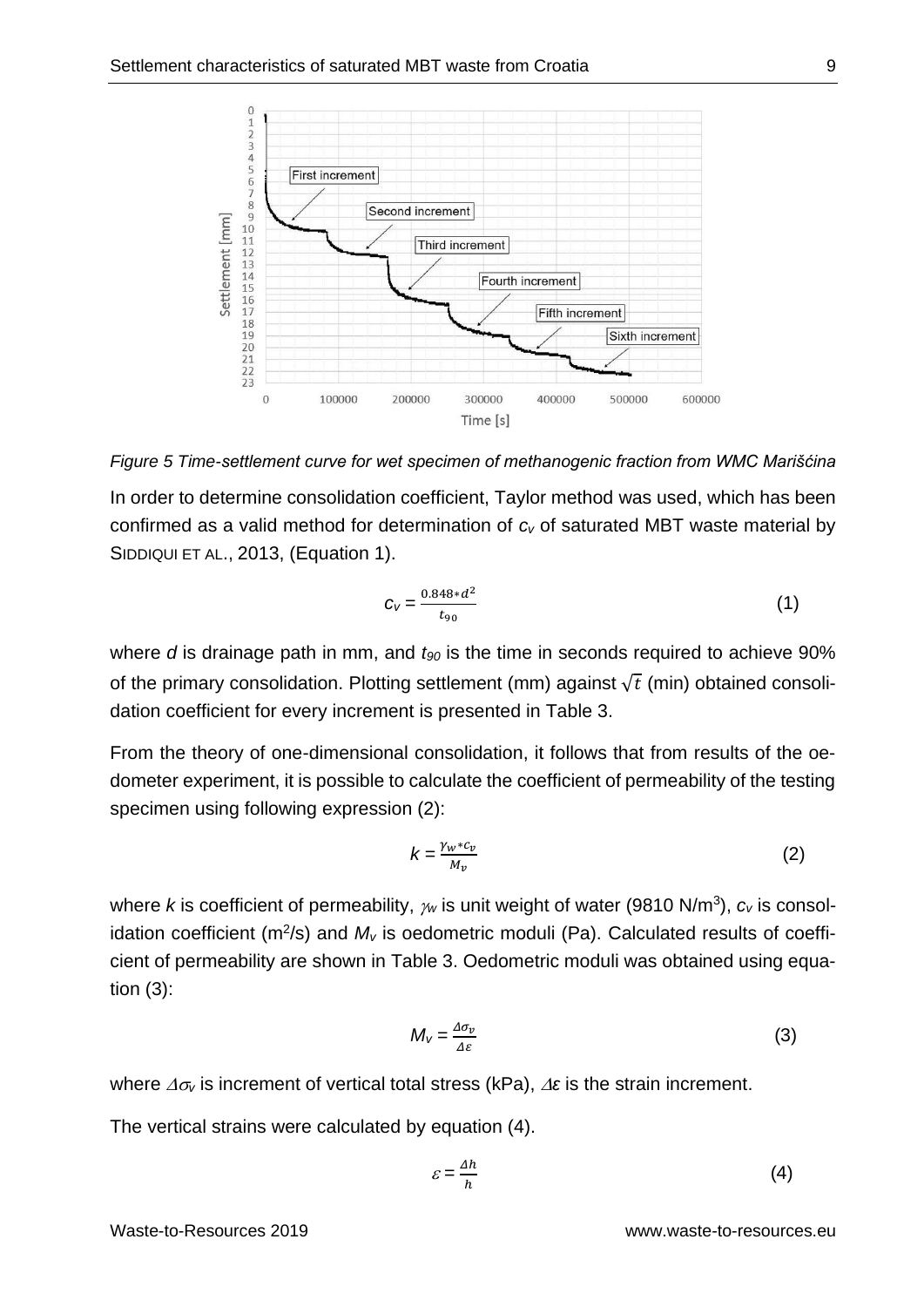where  $\Delta h$  is the change in total specimen height, and  $h$  is the initial specimen height.

For more detailed discussion about vertical (true and engineering) strains in waste materials please take a look at POWRIE ET AL. (2019).

| <b>Increment</b>  | First/            | Second/           | Third/                     | Fourth/           | Fifth/ 74.2-      | Sixth/             |
|-------------------|-------------------|-------------------|----------------------------|-------------------|-------------------|--------------------|
| <b>No./stress</b> | 5.39-17.17        | $17.17 -$         | 28.38-                     | 51.32-74.2        | 96.68             | 96.68-119.5        |
| (kPa)             |                   | 28.38             | 51.32                      |                   |                   |                    |
| $M_v$ (Pa)        | 72,430            | 335,500           | 363,990                    | 527,330           | 802,040           | 1,091,040          |
| $t_{90}$ (s)      | 392.04            | 705.43            | 5,166.73                   | 8,663.89          | 10,000.00         | 8,663.89           |
| $c_v(m^2/s)$      | $4.813 * 10^{6}$  | $2.019 * 10^{-6}$ | $2.361 * 10^{-7}$          | $1.170 * 107$     | $8.858 * 10^{-8}$ | $9.267 * 10^{-8}$  |
| $k$ (m/s)         | $6.519 * 10^{-7}$ | $5.903 * 10^{-8}$ | 6.364 $*$ 10 <sup>-9</sup> | $2.176 * 10^{-9}$ | $1.083 * 10-9$    | $8.332 * 10^{-10}$ |

*Table 3 Consolidation coefficient cv, time to achieve 90% of the primary consolidation, permeability k, and oedometric moduli for every increment of present research*

For consolidation coefficient shown in Table 3, equation (1) -Taylor method was used, whereas for coefficient of permeability equation (2) was used. The data of permeability coefficients were compared to the permeability coefficients for various wastes presented in PETROVIC, 2016. The author made a comprehensive literature review, and the results show, that for pre-treated MSW with the same particle size range of 0-25 mm, the values of coefficient of permeability range from 7.8  $*$  10 $*$  (m/s) to 8.2  $*$  10 $*$ 11 (m/s). However, it should be noted that for tested waste material the settlement vs.  $\sqrt{t}$  curves did not show strong distinction between primary and secondary compression as is the case for soil materials. Therefore, the determination of the linear portion of the settlement vs.  $\sqrt{t}$  curve is not strait forward and consequently the results are very much dependent on the personal judgement of the person who interprets the data.

### **5.2 Basic geotechnical parameters**

Table 4 presents basic geotechnical parameters at the end of the testing procedure. Comparing Table 1 and 4, it can be concluded that the values of  $\rho$  and  $\rho_d$  have increased at the end of the testing procedure which was to be expected.

| <b>Condition</b> | (g/cm <sup>3</sup> ) | W(%)<br>(WM**) | $\rho_d$ (g/cm <sup>3</sup> ) (DM*) | $\rho_{\rm s}$ (g/cm <sup>3</sup> )<br>$(DM^*)$ | e <sub>1</sub> | $S_r$ (%) |
|------------------|----------------------|----------------|-------------------------------------|-------------------------------------------------|----------------|-----------|
| Wet              | 1.083                | 36.1           | 0.80                                | 1.894                                           | 1.38           | 77.68     |

Table 4 *Basic parameters of tested specimens at the end of the oedometer test*

\*DM-dry matter

\*\*WM-wet matter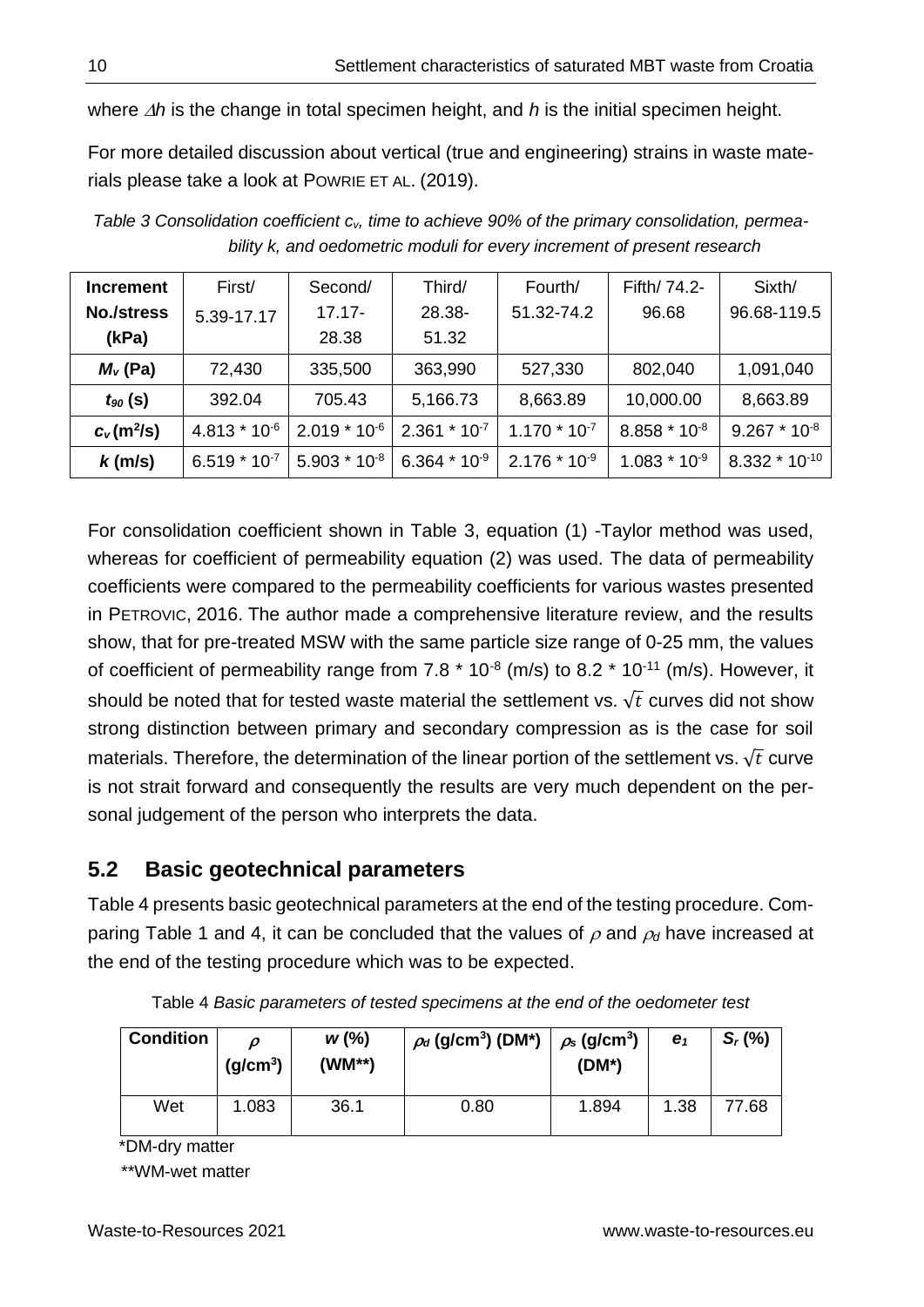## **6 Conclusions**

This paper provides an overview of the consolidation parameters and basic geotechnical parameters of single wet specimen of biodried mixed municipal solid waste, so called methanogenic fraction from the plant for mechanical-biological waste treatment in Marišćina, Croatia. For that purpose, a specially designed oedometer device was used.

The conducted test on saturated material mimicked the conditions that will occur at the plant during the operation of the BL. The obtained test results show that attention should be paid to the amount of water recirculated in the landfill body to allow uninterrupted operation. The results have shown that as the load of the specimen increases, stiffness modulus also increases while permeability coefficients simultaneously decreas, making the material denser, and therefore more challenging for water recirculation and bio-gas extraction.

The obtained permeability coefficients fit reasonably well within the range of permeability coefficients obtained on the various waste materials with similar particle size range presented in PETROVIC, 2016.

Given that waste samples were taken in the winter (February 2019), new tests should focus on material produced during the summer period to compare the impact of the tourist season on the settlement parameters and basic geotechnical parameters of waste.

### **Acknowledgments**

The financial support of the Croatian science foundation for the project "Testing and modelling of mechanical behavior of biodryed waste as a Waste-to-Energy prerequisite" (UIP-05-2017) is gratefully acknowledged.

# **7 Literature**

| Arduino, an<br>open-source<br>electronics plat-<br>form |      | Available at: https://www.arduino.cc/                                                                                                                                                                                         |
|---------------------------------------------------------|------|-------------------------------------------------------------------------------------------------------------------------------------------------------------------------------------------------------------------------------|
| Bauer, J.,<br>Münnich, K.,<br>Fricke, K.                | 2006 | Proceedings of the Fourth Asian-Pacific Landfill Symposium,<br>Shangai, China, 2006. Investigation of Mechanical Properties of<br><b>MBT</b> Waste.                                                                           |
| Bauer, J.,<br>Münnich, K.,<br>Fricke, K.                | 2007 | Proceedings Sardinia 2007, Eleventh International Waste Man-<br>agement and Landfill Symposium, S. Margherita di Pula, Cagliari,<br>Italy, 1-5 October. Influence of Hydraulic Properties on the Stabil-<br>ity of Landfills. |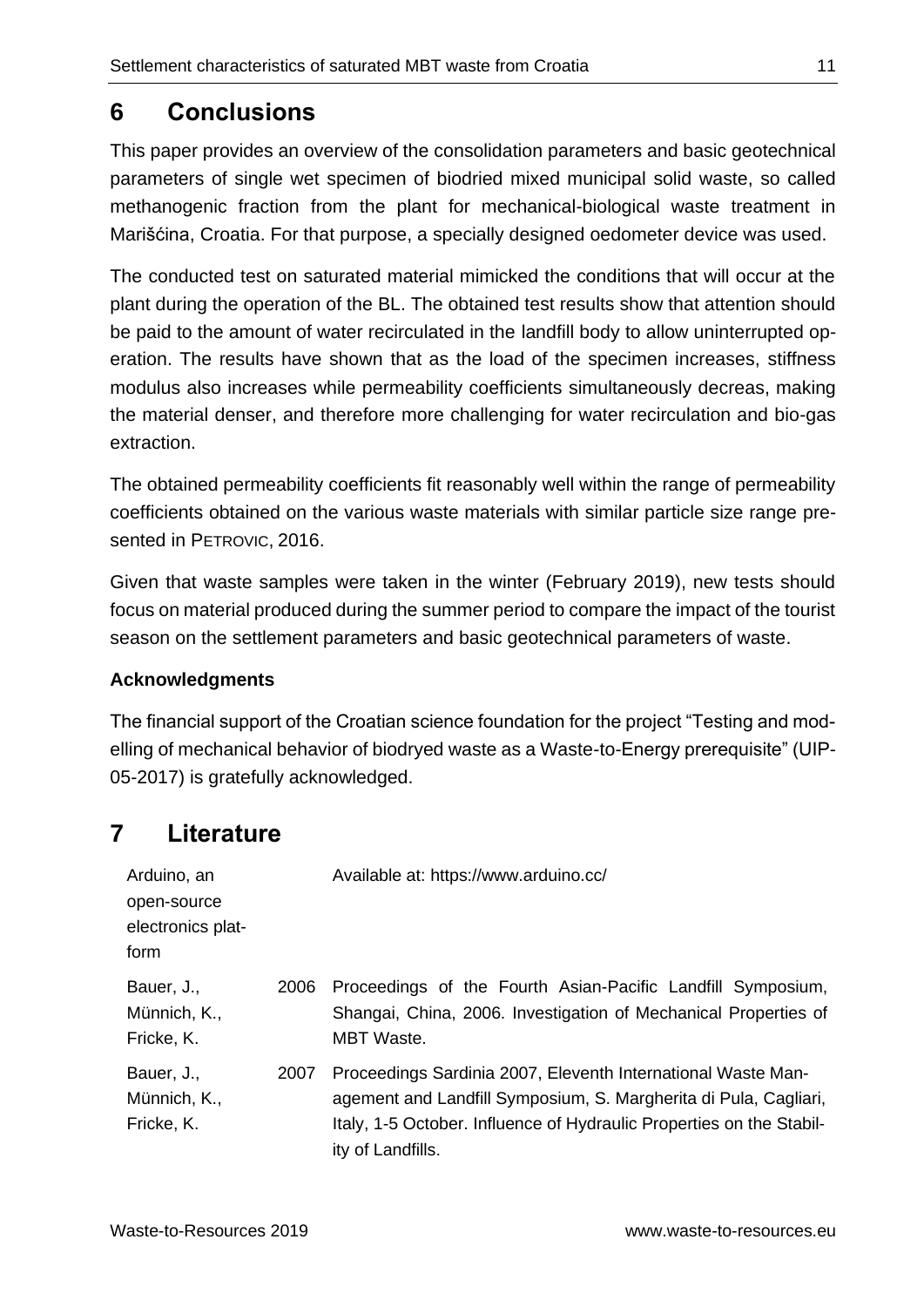| Bidlingmaier, W.,<br>Scheelhaase, T.,<br>Maile, A.           | 1999 | Universität Gesamthochschule Essen, Fachbereich 10 - Bau-<br>wesen, Fachgebiet Abfallwirtschaft, 1999. Langzeitverhalten von<br>mechanisch-biologisch vorbehandeltem Restmüll auf der De-<br>ponie. Abschlußbericht zum Teilvorhaben 3.1 des BMBF-Ver-<br>bundvorhabens "Mechanisch-biologische Behandlung von zu de-<br>ponierenden Abfällen". |  |  |
|--------------------------------------------------------------|------|-------------------------------------------------------------------------------------------------------------------------------------------------------------------------------------------------------------------------------------------------------------------------------------------------------------------------------------------------|--|--|
| Bortoluzzi, A.                                               | 2014 | PhD thesis. Behaviour of an MBT waste in monotonic triaxial<br>shear test. University of Padova, Department of Civil Engineer-<br>ing.                                                                                                                                                                                                          |  |  |
| Carrubba, P.,<br>Cossu, R.                                   | 2003 | Proceedings Sardinia 2003, Ninth International Waste Manage-<br>ment and Landfill Symposium, S. Margherita di Pula, Cagliari, It-<br>aly, 6-10 October. Investigation on Compressibility and Permea-<br>bility of Pre-treated Waste Mixture.                                                                                                    |  |  |
| Duellmann, H.                                                | 2002 | Im Auftrag des Abfallwirtschaftsbetriebes Hannover, 2002. Unter-<br>suchungen zum Einbau von MBA-Abfällen auf der Zentralde-<br>ponie Hannover, Laboruntersuchungen zum Verdichtungs-,<br>Durchlässigkeits-, Last-Setzungs- und Scherverhalten. Februar<br>2002.                                                                                |  |  |
| Heiss-Ziegler, C.<br>and Fehrer, K.                          | 2003 | Proceedings Sardinia 2003, Ninth International Waste Manage-<br>ment and Landfill Symposium S. Margherita di Pula, Cagliari, It-<br>aly; 6 - 10 October 2003 - 2003 by CISA, Environmental Sanitary<br>Engineering Centre, Italy. Geotechnical behaviour of mechani-<br>cally-biologically pretreated MSW.                                      |  |  |
| Kuehle-Weide-<br>meier, M.,<br>Doedens, H., von<br>Felde, D. | 2000 | Oberflächenabdichtung von Deponien und Altlasten. "Die mecha-<br>nisch-biologische Restabfallbehandlung und die Ablagerung der<br>biologischen Fraktion". Erich-Schmidt Verlag, 2000.                                                                                                                                                           |  |  |
| Leo, L.                                                      | 2016 | Working principle of Arduino and using it as a tool for study and<br>research. International Journal of Control, Automation, Communi-<br>cation and Systems (IJCACS), Vol.1(2), pp 21-29.                                                                                                                                                       |  |  |
| Petrovic, I.,<br>Stuhec, D., and<br>Kovacic, D.,             | 2014 | Large Oedometer for Measuring Stiffness of MBT Waste. Ge-<br>otechnical Testing Journal, Vol. 37(2), pp 296-310,<br>DOI:10.1520/GTJ20130015. ISSN 0149-6115                                                                                                                                                                                     |  |  |
| Petrovic, I.                                                 | 2016 | Mini-review of the geotechnical parameters of municipal solid<br>waste: Mechanical and biological pre-treated versus raw un-<br>treated waste. Waste Management & Research, Vol. 34(9), pp<br>$840 - 850.$                                                                                                                                      |  |  |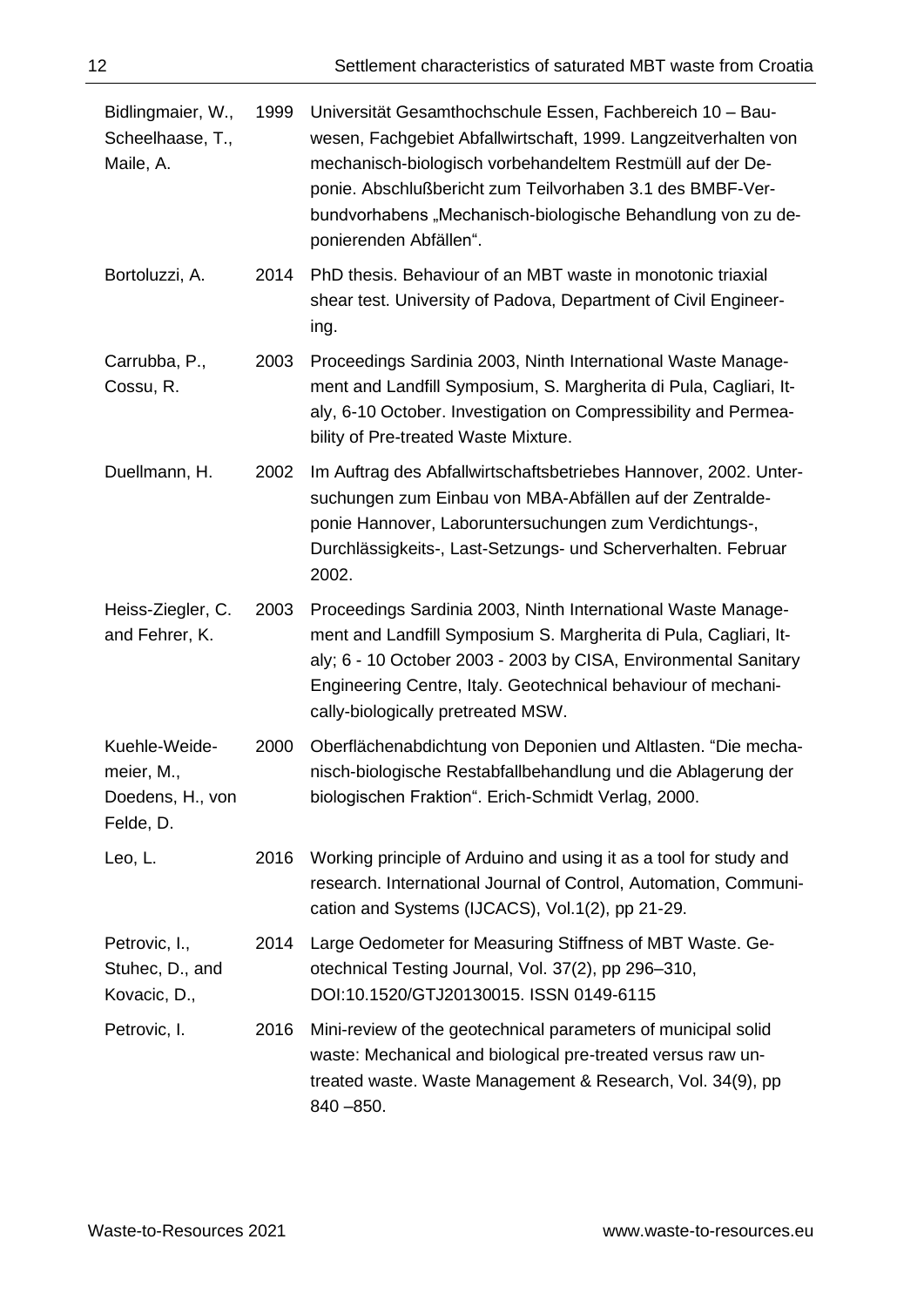| Powrie, W., Xu,<br>X. b., Richards,<br>D., Zhan, L. t.,<br>Chen, Y. m.    | 2019 | Mechanisms of settlement in municipal solid waste landfills. Jour-<br>nal of Zhejiang University-SCIENCE A (Applied Physics & Engi-<br>neering), Vol. 20(12), pp 927-947. ISSN 1673-565X.                                                                |
|---------------------------------------------------------------------------|------|----------------------------------------------------------------------------------------------------------------------------------------------------------------------------------------------------------------------------------------------------------|
| Rudenko, P.,<br>Bandyopadhyay,<br>Α.                                      | 2013 | Talc as friction reducing additive to lubricating oil. Applied Sur-<br>face Science, Vol. 276, pp 383-389.                                                                                                                                               |
| Siddiqui, A. A.,<br>Richards, D. J.,<br>Powrie, W.                        | 2012 | Investigations into the landfill behaviour of pretreated wastes.<br>Waste Management, Vol. 32, pp 1420-1426. ISSN 0956-053X.                                                                                                                             |
| Siddiqui, A. A,<br>Powrie, W., Rich-<br>ards, D. J.                       | 2013 | Settlement Characteristics of Mechanically Biologically Treated<br>Wastes. Journal of Geotechnical and Geoenvironmental Engi-<br>neering, Vol. 139(10), pp 1676-1689.                                                                                    |
| Thalheimer, M.                                                            |      | https://sites.google.com/site/marthalprojects/home/arduino/ar-<br>duino-reads-digital-caliper                                                                                                                                                            |
| Velkushanova, K.                                                          | 2011 | PhD Thesis. Characterization of wastes towards sustainable<br>landfilling by some physical and mechanical properties with an<br>emphasis on solid particles compressibility. Faculty of Engineer-<br>ing and the Environment, University of Southampton. |
| Waste Manage-                                                             | 2007 | OG 85/2007. Available at:                                                                                                                                                                                                                                |
| ment Plan of the<br>Republic of Croa-<br>tia for the period<br>2007-2015. |      | https://narodne-<br>novine.nn.hr/clanci/sluzbeni/2007_08_85_2652.html                                                                                                                                                                                    |
| Source Forge-<br><b>YAT</b>                                               |      | Available at: https://sourceforge.net/projects/y-a-terminal/                                                                                                                                                                                             |

#### **Author's addresses**

Nikola Kaniski, mag.ing.amb. University of Zagreb, Faculty of Geotechnical Engineering Department of Environmental Engineering Hallerova aleja 7, HR-42000 Varazdin Phone: +385 42 408 925 nikola.kaniski@gfv.unizg.hr

Nikola Hrncic, mag.ing.aedif., mag.ing.geoing. University of Zagreb, Faculty of Geotechnical Engineering Department of Environmental Engineering